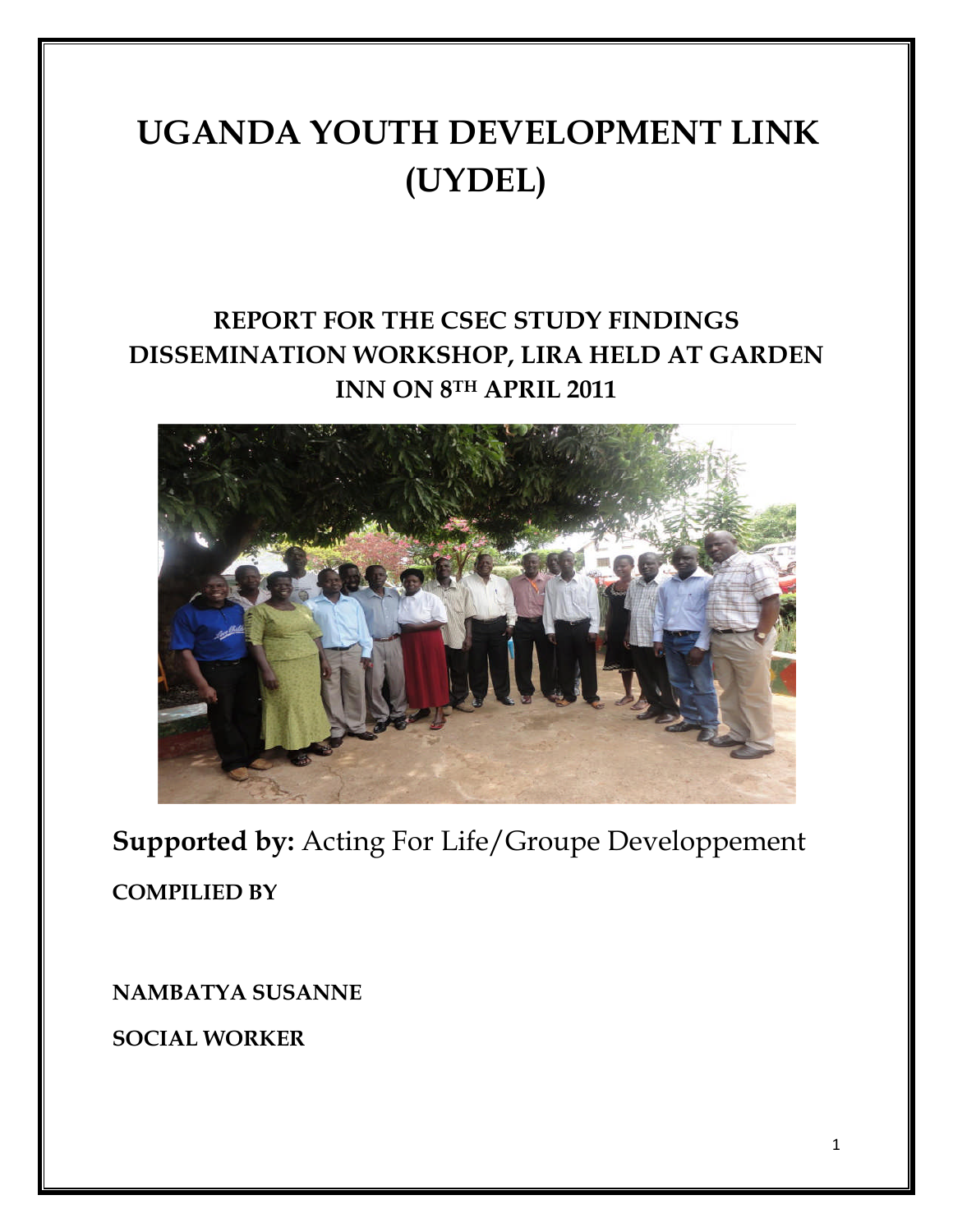# **AGENDA**

- Opening Prayer
- Welcome Remarks
- Introductions
- CSEC study findings dissemination
- Lay out of the report
- General comments and discussions
- Way Forward
- Closing Remarks

# **MIN 1/2011 OPENING PRAYER**

The meeting started with an opening prayer from a volunteer (one of the participants)

# **MIN 2/2011 WELCOME REMARKS**

Mr. Kasirye Rogers welcomed members and informed them that in the report he and his team were going to present, they had picked out issues directly affecting the Northern region specifically Lira District. This was just a draft document. He informed members that the final document would be sent to the district probation officers at the district who will give feedback.

Mr. Kasirye Rogers requested members to introduce themselves so as to know each other.

# **MIN 3/2011 INTRODUCTIONS**

Members introduced themselves one by one by name and designation. Mr. Kasirye Rogers then called upon Mr. Mutaawe Rogers to give an overview of the study

#### **MIN 4/2011 CSEC STUDY FINDINGS DISSEMINATION**

Mr. Mutaawe Rogers informed members that he was reporting preliminary findings of the study. He gave an overview of the study but also in the long run, went through the issues that pertain to Lira District. He began by telling members that under CSEC, they were looking at 3 areas that is; child trafficking, child prostitution, and child pornography.

To start with the field experience; He reported to the members the following;

- Recruited 20 research assistants who were trained and participated in pre testing of the study tools that had been developed because there is no way any study can be done without these tools
- Data collection tools Developed four (4) data collection tools
- Research assistants were divided into 4 groups depending on the distribution of the regions and each team had a supervisor to ensure quality of data collected
- Though this is a study done by UYDEL, the organization constituted a technical working group at the MoGLSD and this group is an advisory group. There was need of people who have experience in this field to make comments and give guidance
- Data collection methods used In-depth interviews, Key Informant interviews, FGDs, Desk review literature, and key observations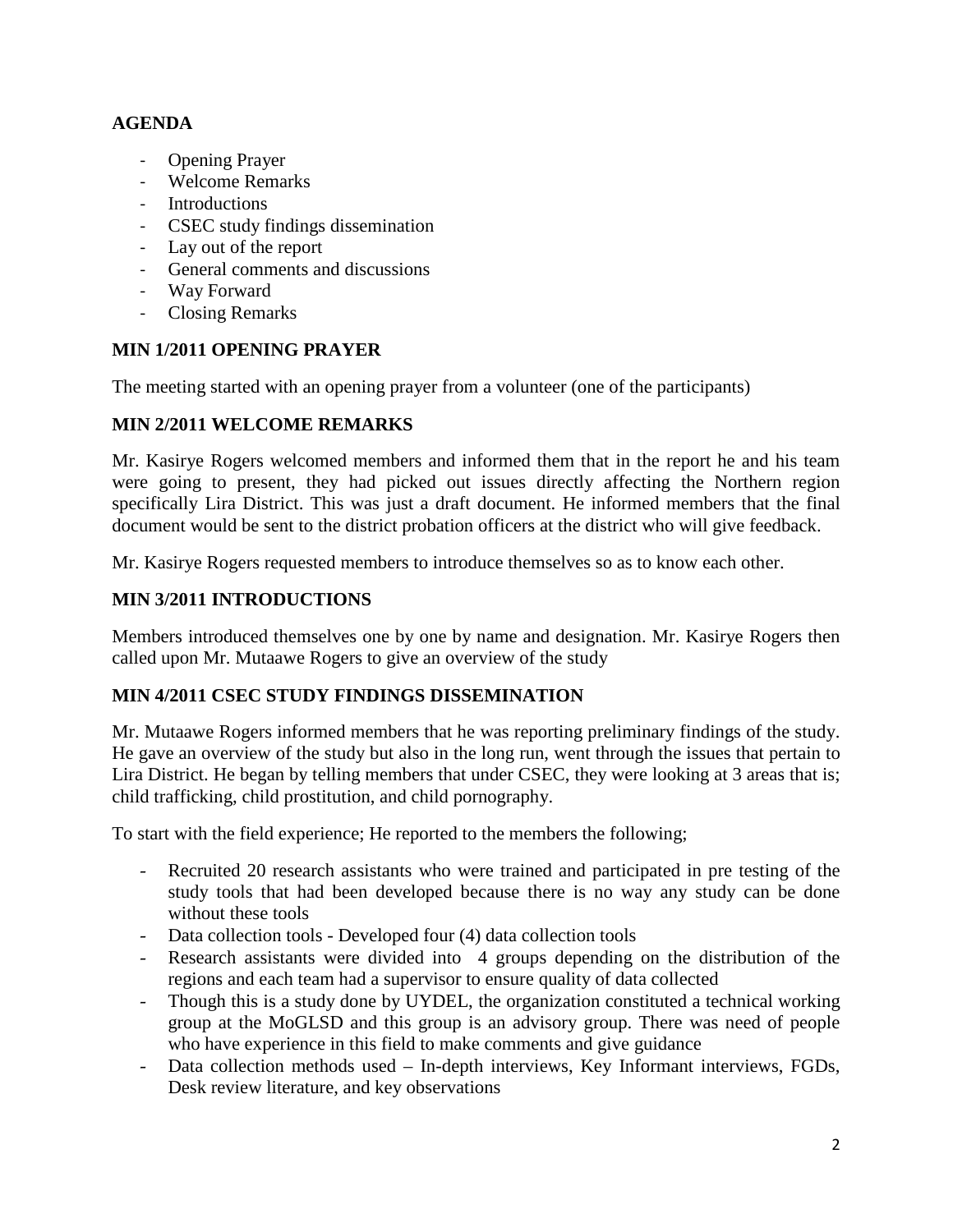- Areas covered Northern region Lira and Gulu, Eastern region Mbale, Busia and Bugiri, Western region - Mbarara and Kasese, and Central region - Kampala, Wakiso, Masaka, Lyantonde, and Kalangala.
- Data coding, entry and analysis There was a statistician from UBOs who did this
- Respondents interviewed 529 children across all the regions though 89 inclined the interview
- Field challenges in data collection in some areas, research assistants were denied information by CSEC victims and key informants. Older CSWs intercepted some research assistants because they wanted to know why some of the girls were being interviewed. Some of the children were willing to quit commercial sex but no resources put aside to help these children
- Lessons learnt Building rapport with the study participant is very essential in the study in order for him / her to trust the researcher. Most children interviewed were not well informed about trafficking and this required more explanations to separate normal migration from trafficking. Disclosure of information considered private or concerning bed room matters is difficult because of cultural issues. There is a lot of relapse among children; a lot of entry and exit.

# **General study findings**

Mr. Mutaawe Rogers presented the general highlights of the study findings which included the following.

- Uganda is a source, transit and destination country for trafficking
- Trafficking internally for sexual exploitation and forced labour
- Number of children in CSEC estimated to have increased to 18,000 children
- Forced labour in pornography against children's will coupled with deception
- Children in bonded labour and in prostitution were identified (limited movement, deduction of wages and use of witch craft)
- Children have psychosocial trauma tendencies
- Spontaneous violence, beating of children and threats
- Gross violation and extreme abuse
- CSEC thrives where there is extreme violation of law and poor or no enforcement at all in all places visited.
- Ministry of Trade and Tourism to be involved on board.
- Children are ignorant and vulnerable to demand their rights.
- Alcohol and drug abuse is a major factor in terms of facilitating the vice.
- There are few NGOs /players working on CSEC in particular.
- Laws are largely un enforced.
- Limited resource flow commitments and a small proportion reaches actual target groups.

He then presented the highlights of the study findings in Lira District.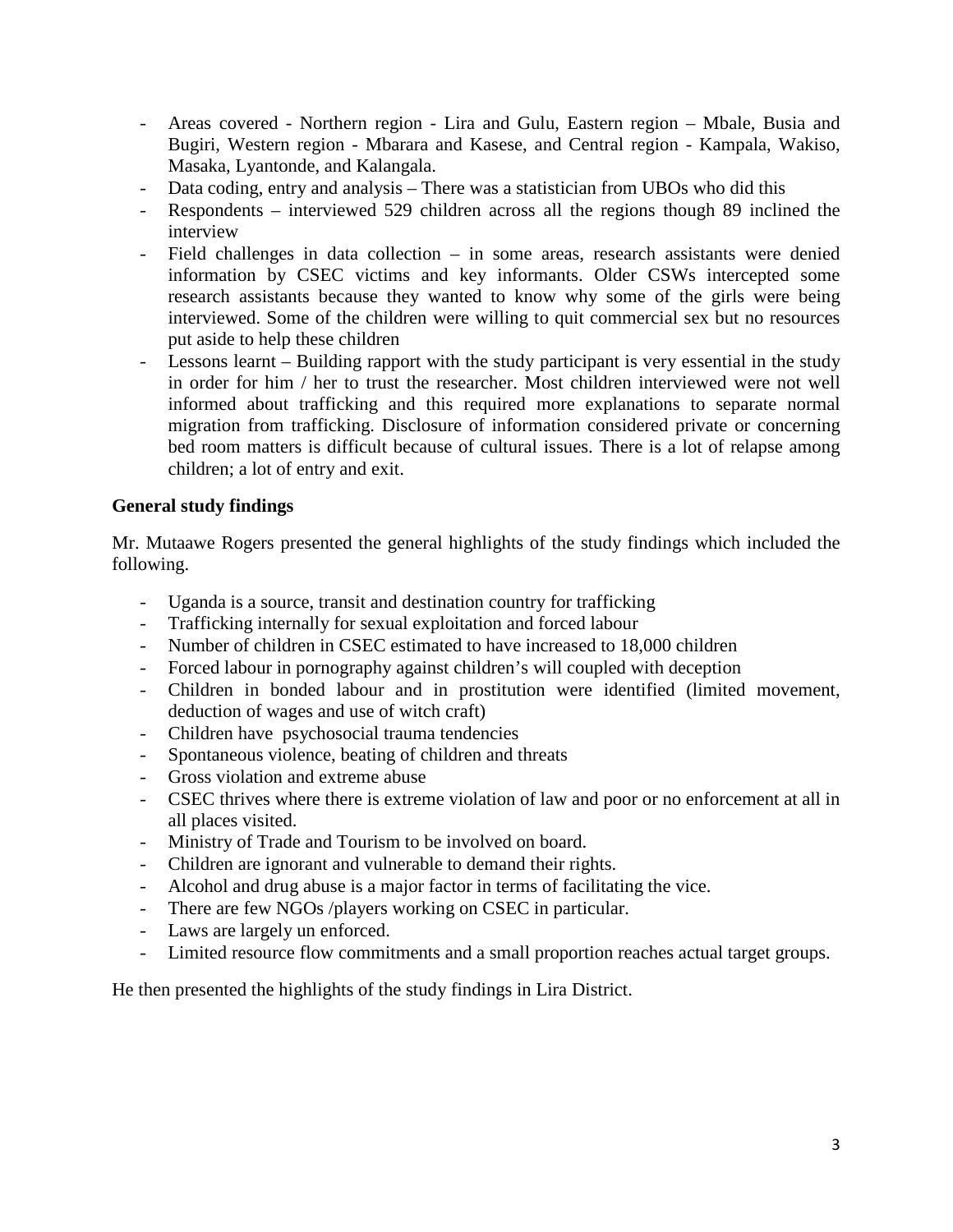# **Lira District**

### **Child trafficking**

- On a smaller scale, receive children who are trafficked from other areas like Mbale, Soroti, Gulu, Pader, Kitgum and Lango sub-regions even from Kampala, Masindi, Moroto, Karamoja, Jinja, Masindi, Hoima, Mbale, Kibale, and Iganga.
- These children are brought in to meet the demands of work or sexual exploitation
- Others are brought by friends and bus drivers with promises of a better life and education.
- Traffickers prefer children between 12 to 15 years

# **Child Prostitution**

- Child prostitution is on the increase in Lira district with an estimated 50 children involved in prostitution commonly practiced in bars, restaurants and discotheques.
- During the day, child prostitutes engage in informal jobs like airtime selling, hotel attendance, phone booth operators, selling bananas and other items, and street vending.
- Prostitution has exposed these children to HIV/AIDS infections, unwanted pregnancies, abortions, homosexuality tendencies among the street children and sometimes deaths.

# **Child Pornography**

- The majority of people do not understand what pornography is and its implication especially in rural areas.
- The common forms are watching blue movies in video halls, and exposure to print media information in tabloid newspapers such as Red Pepper, and Onion.
- Children are exposed to pornography by their fellow peers and video hall operators and this has resulted in decadent morals, indiscipline, and early sexual exposure.

#### **Hot spots for CSEC**

- Baza Street area
- Blue corner
- Teso bar
- Ajjuma
- 24/7 pub and K. zone
- Kampala road
- Kitgum stage
- Jinja camp
- labour line
- Ojjuina
- Corner bar
- Oura Bar
- Central park

#### **Factors responsible for CSEC in the region**

- Household poverty
- Emergency of child headed families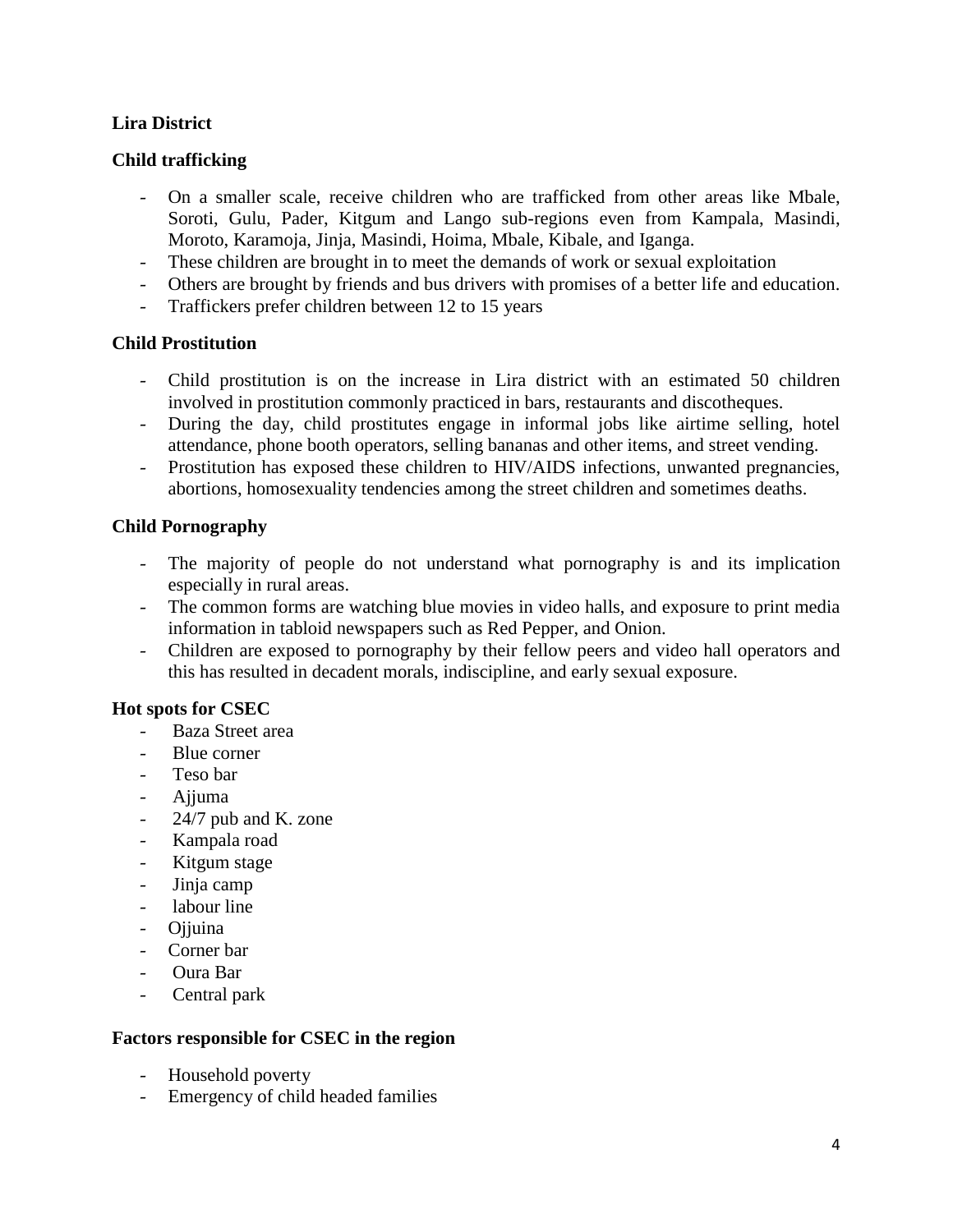- Availability if ready demand for prostitutes
- Lira is an economic hub where business people converge for trade; even the army and police who work in Anti – Stock safety Units

#### **Interventions to address CSEC**

- Child Restoration Outreach
- War Child Holland
- Child Protection Unit-Lira Police
- Probation Officer-Lira

#### **Emerging Issues**

- Poor records documentation of children served
- High possibility of NGOs working on the same clients
- Children in prostitution are not effectively reached partly due to lack of expertise, demands, hidden population and lack of resources to recruit staff

He then gave the recommendations, conclusions and suggested areas for further research which they had come up with

#### **Recommendations**

- Child victims and psycho social support programs.
- Prevention and advocacy strategy.
- Government intervention.
- Capacity building activities for civil society, government and private sector.
- Research and building knowledge base.
- Develop teaching modules and build capacity of universities and tertiary teaching staff.
- Ministry of Trade and Tourism needs to be brought on board
- Victim withdrawal, rehabilitation and integration.
- Training of child rights advocates.
- Strengthen national networks and community coalitions against CSEC.
- Strengthen social protection and family systems.

#### **Conclusions**

- Limited and coordinated efforts among actors.
- Vulnerability of CSEC shall prevail unless important things like awareness, house hold poverty and law enforcement are addressed.

# **Further Research**

- How districts who set up bi laws have managed to work
- Follow up children withdrawn from CSEC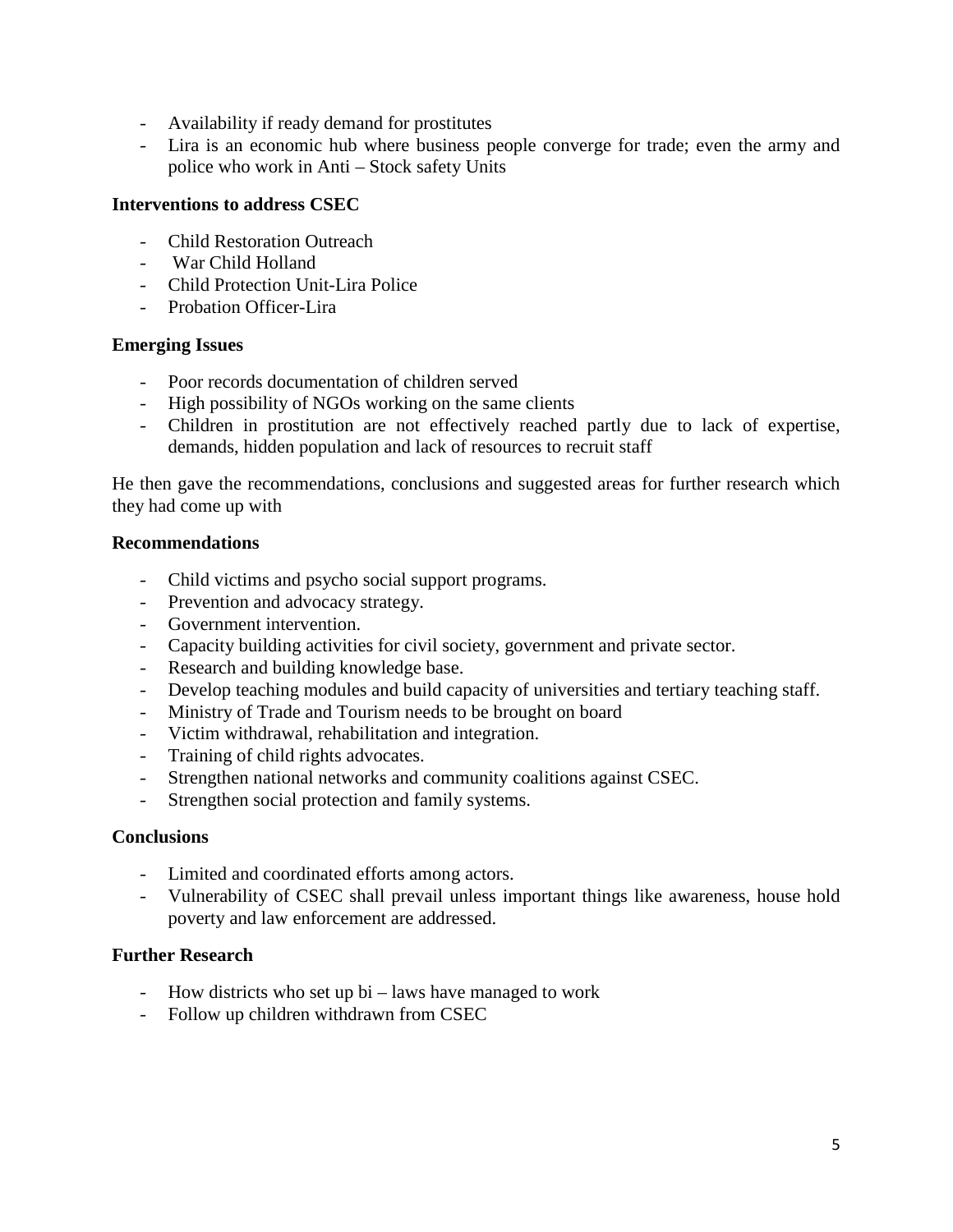

*Mr. Kasirye making a presentation during the workshop*

# **MIN 5/2011 LAY OUT OF THE REPORT**

Mr. Kasirye Rogers passed through the detailed report chapter by chapter explaining to the members what each chapter was all about and what was entailed under.

Chapter one is on the introduction and background to the study. It includes the background to the study, study goal, and specific objectives which are stated clearly.

Chapter 2 - Methodology; this includes the study design, study population, sampling method, scope of the study (study areas and study population), data collection methods, data analysis and management, induction of research assistants, ethical considerations, challenges faced during the study, and lessons learnt during the study interviews

Chapter 3- Literature review; this clearly shows the general overview of CSEC

Chapter 4 - The extent of commercial sexual exploitation of children in Uganda; this includes the socio demographic characteristics of children, trafficking of children for commercial sexual exploitation, magnitude of commercial sexual exploitation of children, risky behaviors in CSEC, exiting or quitting of commercial sexual activities and pornography

Chapter 5 – Regional representation of CSEC and responses in the districts of study. This chapter presents the regional representation of CSEC by study districts in Uganda. It includes the Central region, Northern region, Eastern region and Western region

Chapter 6 presents the National responses and other efforts to address CSEC. It looks at government interventions (Ministry of Gender, Labor and Social Development, Ministry of Internal Affairs, National Council for Children (NCC), Training in high institutions and law enforcement agencies), Interventions by international organizations, coordination and networking among stake holders, parent related interventions, media efforts and faith based interventions which have been very strong in terms of addressing pornography.

Chapter 7 – Legal, policy and resource flow commitments; this looks at the legal frame work which includes the International Instruments ratified and the National legislations, the policy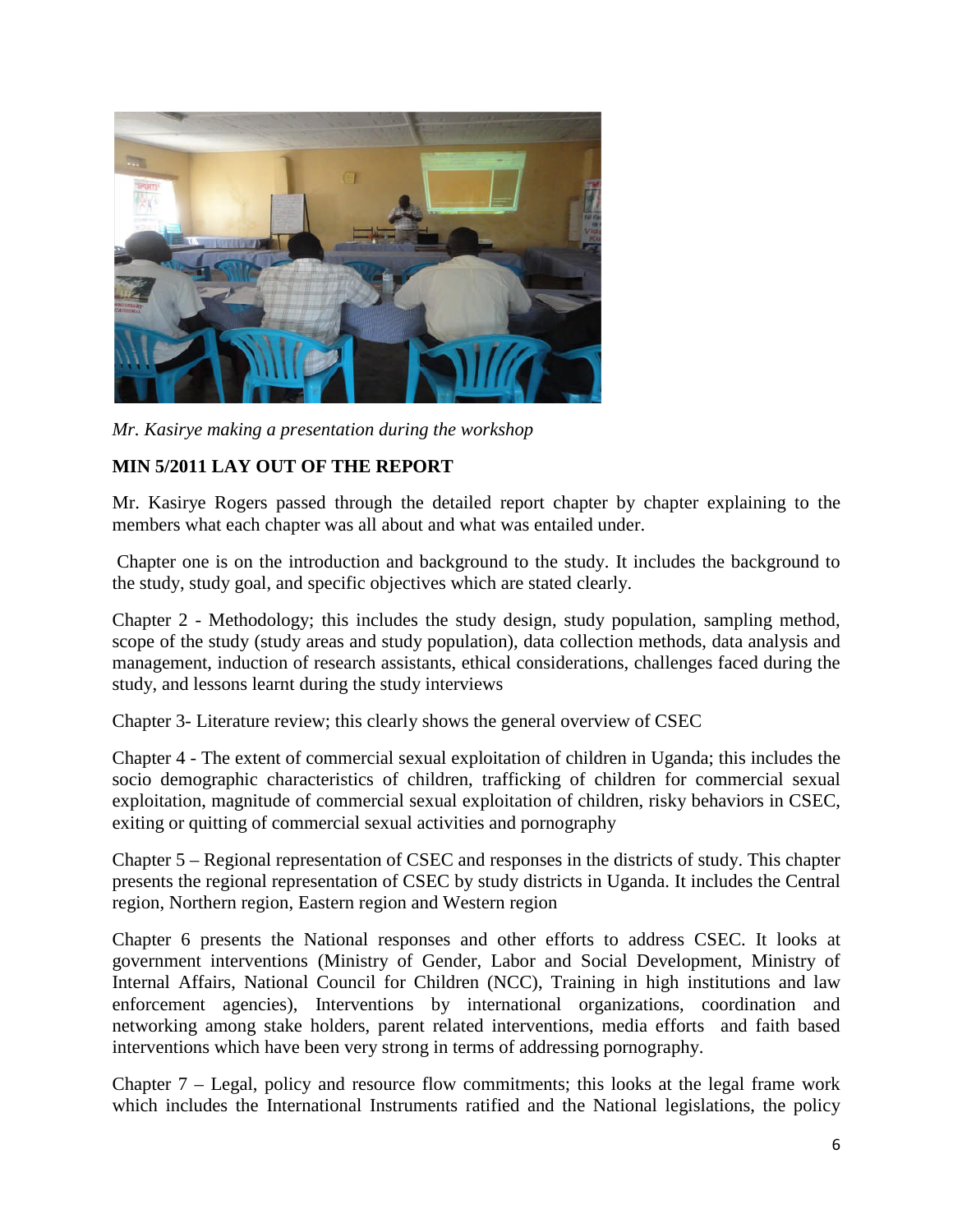frame works in place which include the National OVC Policy, Universal primary and secondary education policy, National Child Labor policy, National Action Plan on CSEC*,* and the resource flow commitments towards CSEC. This chapter also highlights gaps in the legal and policy framework for addressing CSEC.

Chapter 8 gives the Conclusions and recommendations of the report.



*Group photo of the participants*

# **MIN 6/2011 GENERAL COMMENTS AND DISCUSSIONS**

These were the comments /reactions from the participants that needed to be taken care of.

- There are so many issues concerning child abuse in Mukono and Iganga districts according to the media and press and yet the study did not cover these districts
- Quotations should be written in different colours e.g. blue, red etc so as to motivate the person to read and also make the document user friendly
- Put domestic violence in the major factors and elaborate it. The biggest problem is domestic violence and if possible, it should have a section on its own
- CRO tried to do something on CSEC and found out that domestic violence and child neglect by both biological parents and care givers were some of the major factors. Among other factors was; broken cultural values. Long ago, cultures were very much intact and such cases were rare compared to now
- Under institutions providing support to children involved in CSEC, add cultural leaders. Most of these vices go straight to culture.
- Most of the interventions are focusing on the victims but clients, customers and places were children are being used should be dealt with
- Most women are not helped especially when they go to report their problems. Men usually come and bribe the police and thus the police being on the side of the accusers. That is why now days, women are killing men because when they report, they are not being helped
- Why the so many cases now days?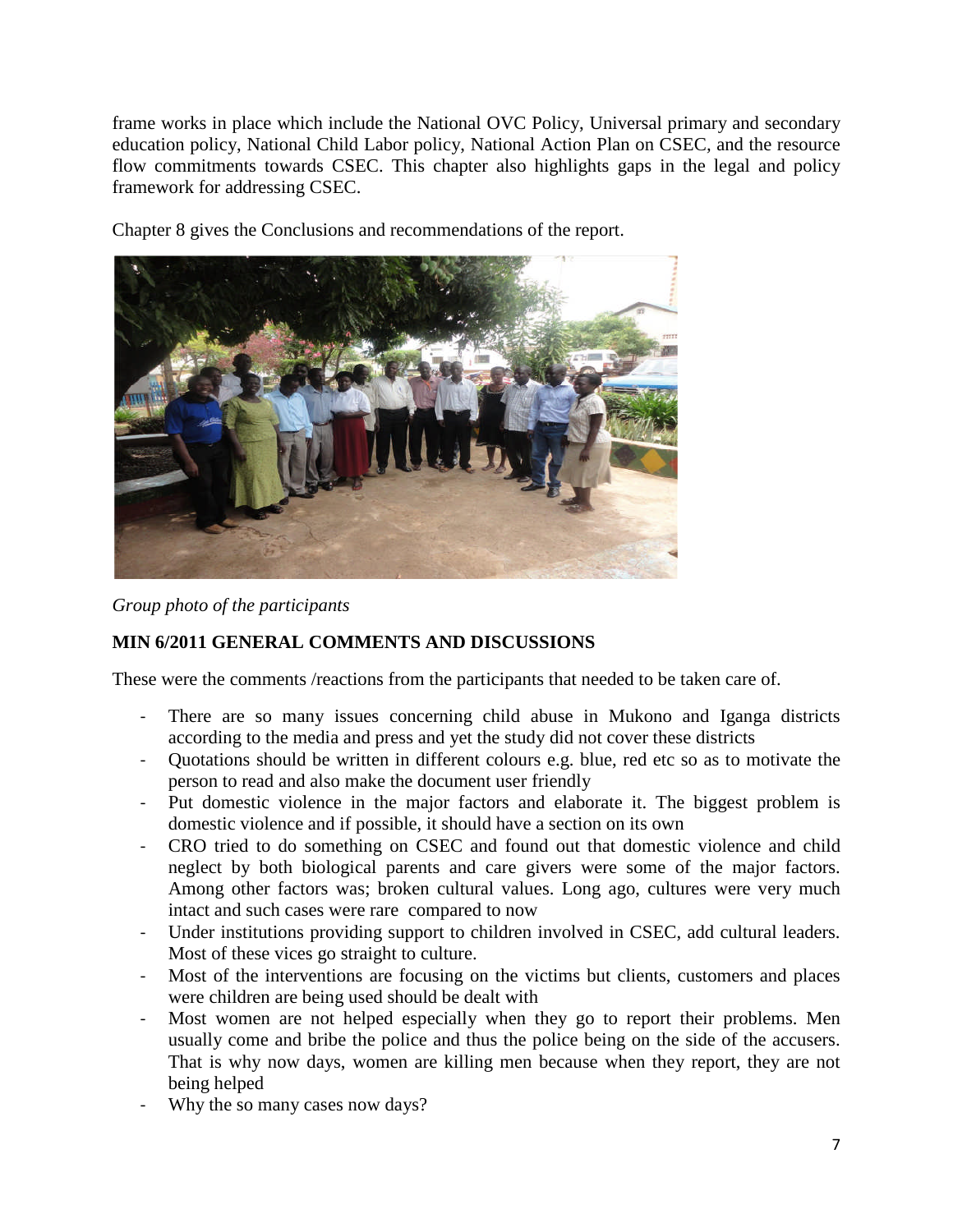- $\checkmark$  Lack of knowledge People flood at the police but they do not know where to go
- $\checkmark$  Lack of follow ups
- Those in police handling children matters should be trained on handling children matters
- People long ago feared the police even just seeing them but now if you tell someone that I am taking you to police, him / her just laughs. Actually, the person is encouraged. Police are being corrupted with money
- Stakeholders are doing things in different directions. There is need to have well coordinated efforts among NGOs, cultural leaders, police etc
- The media e.g. during promotions, shows, advertisements etc sometimes use young girls to dance on stage, promote their products etc. How can one come in to help when these people have licenses?

# **MIN 7/2011 WAY FORWARD**

Participants suggested the following to be done in Lira to address the problem of Commercial Sexual Exploitation of Children

- Parents / guardians should be strict on children.
- Look at the way people used to behave in the past and how they behave today. There is need to compare and bring out the good things the people of long ago used to do so as to apply them (Compare P.O Box and dot.com)
- A consortium of organizations within Lira district involving stakeholders e.g. police, cultural leaders, religious leaders etc coming together with holistic views /ideas on how to combat the CSEC problem
- Much efforts should be at the grass roots
- In the past, there were sayings that would scare children not to do things especially in their different cultures e.g. *"do not sit on a grinding stone, your uncle will die"* and yet in actual sense, he would not die. These should continue
- Bar / lodge / restaurant owners etc are also parents. They should be targeted on this problem of CSEC. May be the labour officers should come in and tell them of how they are using children of under age
- Very many organizations are making good reports but implementation is zero. For UYDEL, after the report has been published, they should look for donors for funds to make sure the report is disseminated on ground in terms of doing activities towards helping children e.g. vocational skills training
- Deal with moral degeneration in our communities. Emphasis should be on men. Religious and cultural leaders should be brought on board
- Senstitisation of the grass root people. People down miss the good information and yet this is where the victims come from
- Integrate the lower education systems e.g. primary and secondary school and bring teachers together , tell them to continuously inform children about the dangers of CSEC
- Cultural beliefs and cultural institutions should be brought on board
- Proper networking to help combat the problem
- Continuous meetings. "Let us not stop on this one we have done," said one participant.
- Politicians / policy makers should make good morals in the society
- Strong laws on substance and drug abuse
- Rights should be hand in hand with responsibilities